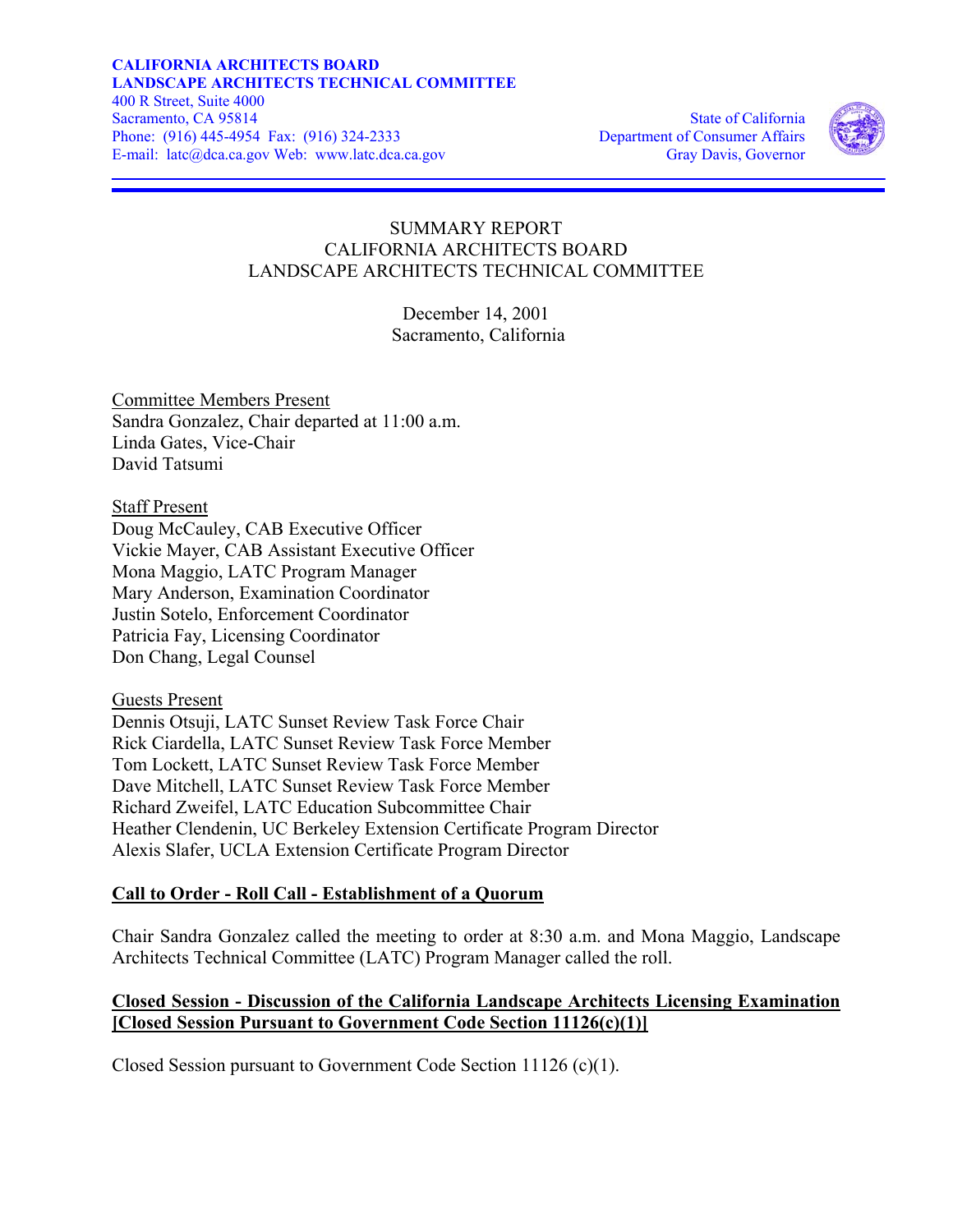# **Chair's Remarks**

Ms. Gonzalez indicated that there are four agenda items that would require action by the LATC at today's meeting. And there is one item, Agenda Item J that she request be tabled until after Sunset Review

#### **Public Comment Session**

There were no public comments.

#### **Review of the October 25-26, 2001 Summary Report**

The October 25-26, 2001 LATC meeting summary report was reviewed and approved.

- ♦ **Linda Gates moved to approve the October 25-26, 2001 Landscape Architects Technical Committee Summary Report.**
- ♦ **David Tatsumi seconded the motion.**
- ♦ **The motion carried unanimously.**

#### **Program Manager's Report**

Mona Maggio reported that a Budget Change Proposal (BCP) to augment the expenditure authority to cover the cost of purchasing and administering the Landscape Architect Registration Examination (LARE) had been approved by the Department of Finance (DOF). Although \$70,000 for fiscal year 2002/03 and ongoing had been requested, only \$52,000 was approved. Ms. Maggio stated that the LATC will have to redirect \$18,000 from another line item to cover the cost of purchasing the LARE.

Ms. Maggio indicated that there are still two vacancies (Governor's appointments) on the LATC.

Ms. Maggio reported that as part of the Communication Plan a licensee roster will be distributed to Building Officials as part of an outreach program coordinated through the California Architects Board. Ms. Maggio stated that rosters are scheduled to be mailed in December 2001. She added that as part of the LATC Communication plan, Staff drafted a cover letter and would distribute the consumer guides to California chapters of the National Association of Residential Property Managers, members of the California Building Industry Association, and members of the California Association of Realtors in December 2001.

Ms. Maggio announced that LATC member David Tatsumi accepted an invitation to serve on CLARB's Model Law Committee. She reported that Mr. Tatsumi will attend the Committee meeting on January  $4 - 5$ , 2002 in Washington D.C. The key issues for discussion at this year's meeting include scope of practice and prerequisites for the Landscape Architect Registration Examination (LARE). Mr. Tatsumi asked LATC members for issues that he could present on behalf of the LATC. Ms. Maggio informed the LATC that the Elections for Directors for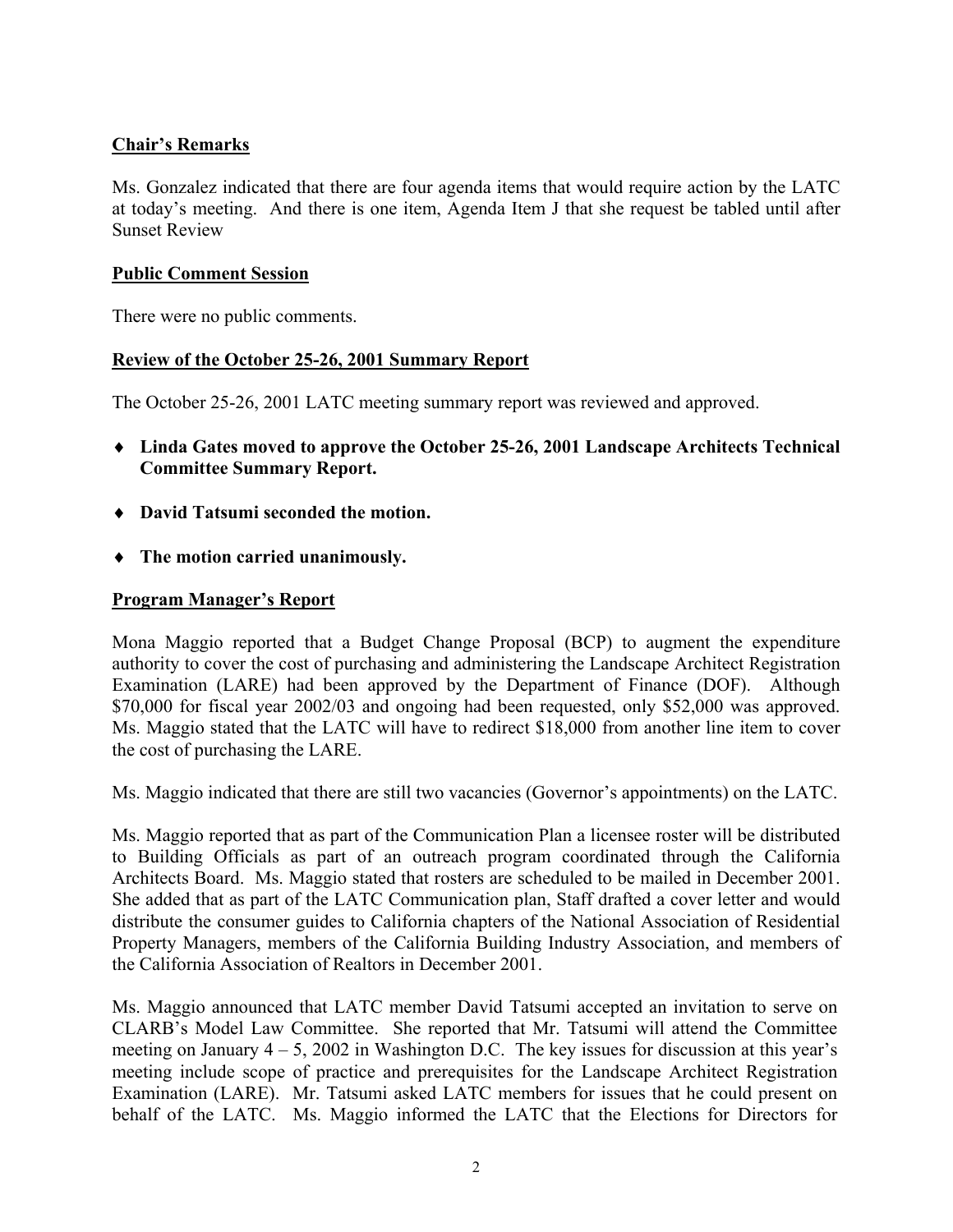Regions I, III and V will be held at the 2002 Spring Regional Meeting scheduled for March 1 – 3, 2002 in Cincinnati, Ohio.

Ms. Maggio deferred reporting on the Market Conditions Assessment, as this topic would be discussed under Agenda Item G.

Ms. Maggio announced that the Fall 2001 Newsletter was mailed on November 6, 2001 to examination candidates, current and delinquent licensees, CLARB member boards and the LATC's interested parties' list. She stated that the Winter 2002 Newsletter is expected to be mailed in early February 2002.

Ms. Maggio informed the LATC that Justin Sotelo had accepted a part time Graduate Student Assistant position with the Central Valley Regional Water Quality Control Board, Storm Water Unit, effective December 5, 2001. However, Mr. Sotelo was notified that due to a lack of funding the hiring offer was rescinded. Ms. Maggio shared that Mr. Sotelo expressed a desire to continue his employment as a staff services analyst at a reduced time base. Ms. Maggio was pleased to announce that effective January 1, 2002 Mr. Sotelo would work three-fifths time. Ms. Maggio advised the LATC that staff would request an exemption from the hiring freeze based on staff size and workload needs to fill the vacant the student assistant position and a staff services analyst position.

Ms. Maggio reported that the LATC's 2002 Strategic Planning session would be held in conjunction with the LATC meeting scheduled for February 7-8, 2002 at the University of California, Los Angeles and that Daniel Iacofano, of Moore Iacofano Goltsman, Inc., would facilitate the strategic planning session. She also reported that staff would attend a strategic planning preparation meeting with Mr. Iacofano on January 7, 2002.

Ms. Maggio gave a brief overview of the Sunset Review Task Force that was appointed at the August 17, 2001 LATC meeting. Dennis Otsuji was selected as Chair, and Linda Gates, Rick Ciardella, Tom Lockett, Dave Mitchell, Niles Nordquist, and Richard Zweifel were appointed as Task Force members. The group met on September 4, 2001 in Danville and reviewed the 1995 Sunset Review Report (prepared by the former Board of Landscape Architects) and the 1996 Joint Legislative Sunset Review Committee Findings and Recommendations Report. Task Force member assignments and timelines were established at this meeting. The Task Force met again on October 25, 2001 at California State Polytechnic University, Pomona to discuss the status of assignments and to review the Work Plan and timelines. Mr. Otsuji directed the Task Force members to submit assignment updates to staff by November 26, 2001. Mr. Otsuji presented a Task Force status report to the LATC at its October 26, 2001 meeting. The Task Force is scheduled to meet on December 14, 2001 in conjunction with the LATC's meeting in Sacramento. A copy of the October 25, 2001 Sunset Review Task Force Summary Report was handed out during the December 14, 2001 meeting.

Ms. Maggio reported that at the October 25, 2001, Sunset Review Task Force Meeting, the Task Force discussed Business and Professions Code section 5678.5, Board Receipt of Report on Insurer's Settlement or Arbitration Award and section 5679.5, Report to Board on Settlement or Arbitration Award; Compliance with section by Counsel. Ms. Maggio further stated that staff informed the Task Force that neither insurance companies who provide professional liability insurance to licensees nor licensees were complying with the reporting requirements to the Board on any settlement or arbitration awards in excess of \$5,000. Ms. Maggio announced that On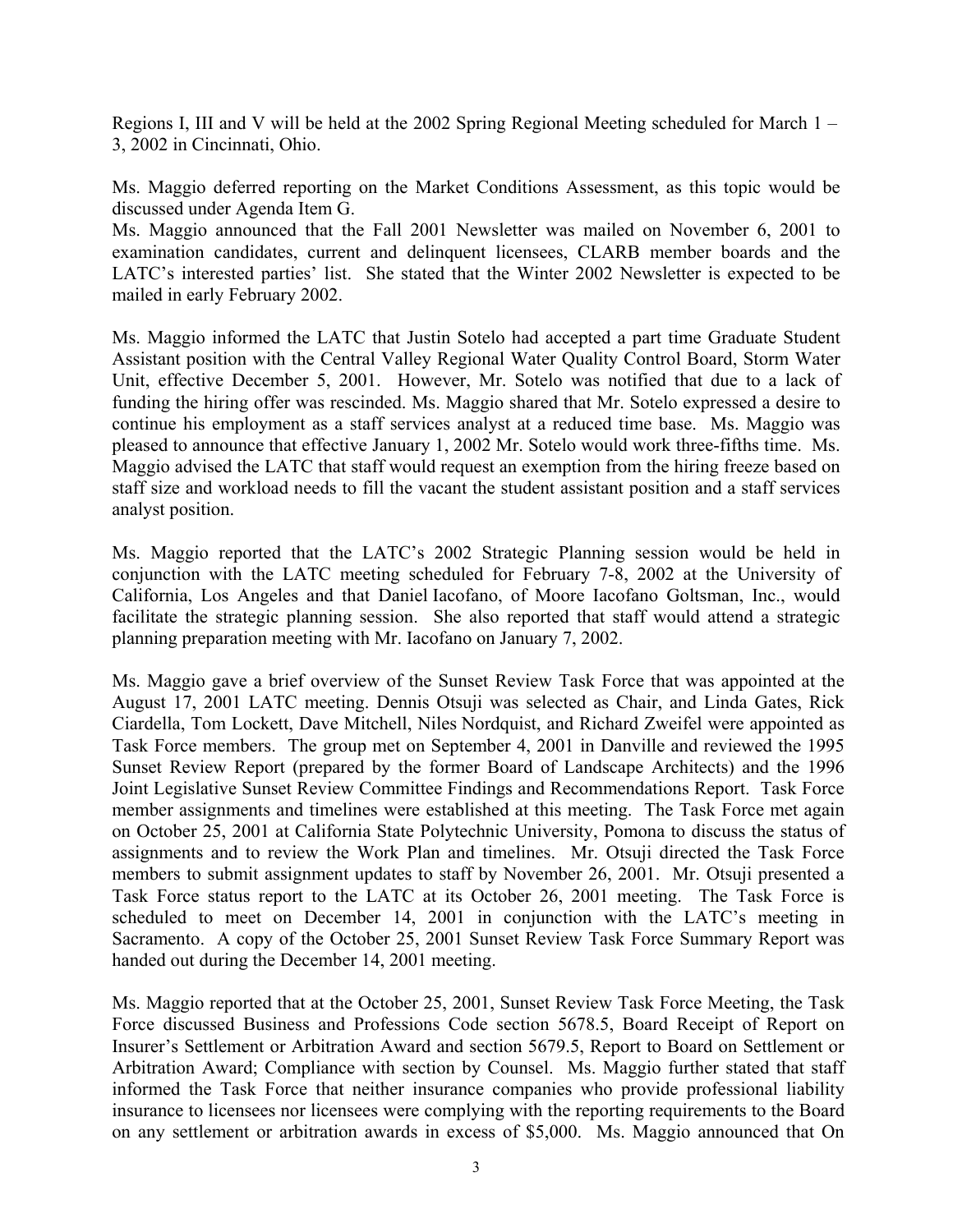November 28, 2001 letters were mailed to 11 insurance companies reminding them of the reporting requirements under Business and Professions Code section 5678.5 and to report any settlement or arbitration award within the last five years to the LATC.

Additionally, the Task Force had requested staff to research adding a reminder to the license renewal notice advising licensees of the reporting requirements of Business and Professions Code sections 5678.5 and 5679.5. Ms. Maggio informed the LATC that Staff had met with personnel from the Department of Consumer Affairs to discuss the criteria for adding information to the license renewal notice and that based on that discussion Staff would be drafting language to add under the Reminder section on the license renewal notice. She added that the language would require approval by DCA's Legal Office before it could be added to the renewal notice.

Ms. Maggio reported that current licensee listings were posted to the LATC's Web site on October 30, 2001 and November 29, 2001. She stated that the Fall 2001 Newsletter was posted on November 13, 2001.

Ms. Maggio reported that on November 16, 2001, 39 candidates reviewed their failed graphic performance sections from the June 2001 Landscape Architect Registration Examination (LARE). She informed the LATC that the review sessions were held at the LATC's office in Sacramento and at the University of California, Los Angeles (UCLA) Extension Certificate Program in Westwood. She shared that most candidates commented that the reviews were helpful in identifying the detail CLARB is looking for in each vignette.

She stated that 180 have applied for Sections C and/or E of the LARE, which would be administered on December 3-4, 2001 at the Riverside Convention Center in southern California and the Sacramento California Exposition and State Fair facilities in northern California.

Ms. Maggio announced that the proposed regulations to amend California Code of Regulations sections 2620.5, Requirements for an Approved Extension Certificate Program; 2649, Fees; and 2671, License Number Required in Public Presentments and Advertising were sent to the State and Consumer Services Agency on July 17, 2001. The regulations were approved by Agency on August 7, 2001 and forwarded to the Department of Finance (DOF). She stated that once approved by DOF, the rulemaking file will be returned to DCA's Director for final review and approval before being forwarded to the Office of Administrative Law.

Ms. Maggio gave an overview of the case pending at the Office of the Attorney General stating that on July 9, 2001, an informal conference, involving citation number 01-04, was held at the Board's office. In attendance were Executive Officer, Doug McCauley; Former LATC Program Manager, Gretchen Kjose; Enforcement Coordinator, Justin Sotelo; respondent; and respondent's Attorney. The Informal Conference Decision affirmed the Citation as issued on August 8, 2001, requiring the respondent to pay an administrative fine in the amount of \$1,000. Upon receipt of the Informal Conference Decision, the respondent confirmed a request for a formal administrative hearing. On September 18, 2001, the case was forwarded to the Office of the Attorney General for assignment and scheduling of a hearing with the Office of Administrative Hearings. On November 6, 2001, enforcement staff received notification that the administrative hearing is scheduled for March 4, 2002 in Oakland.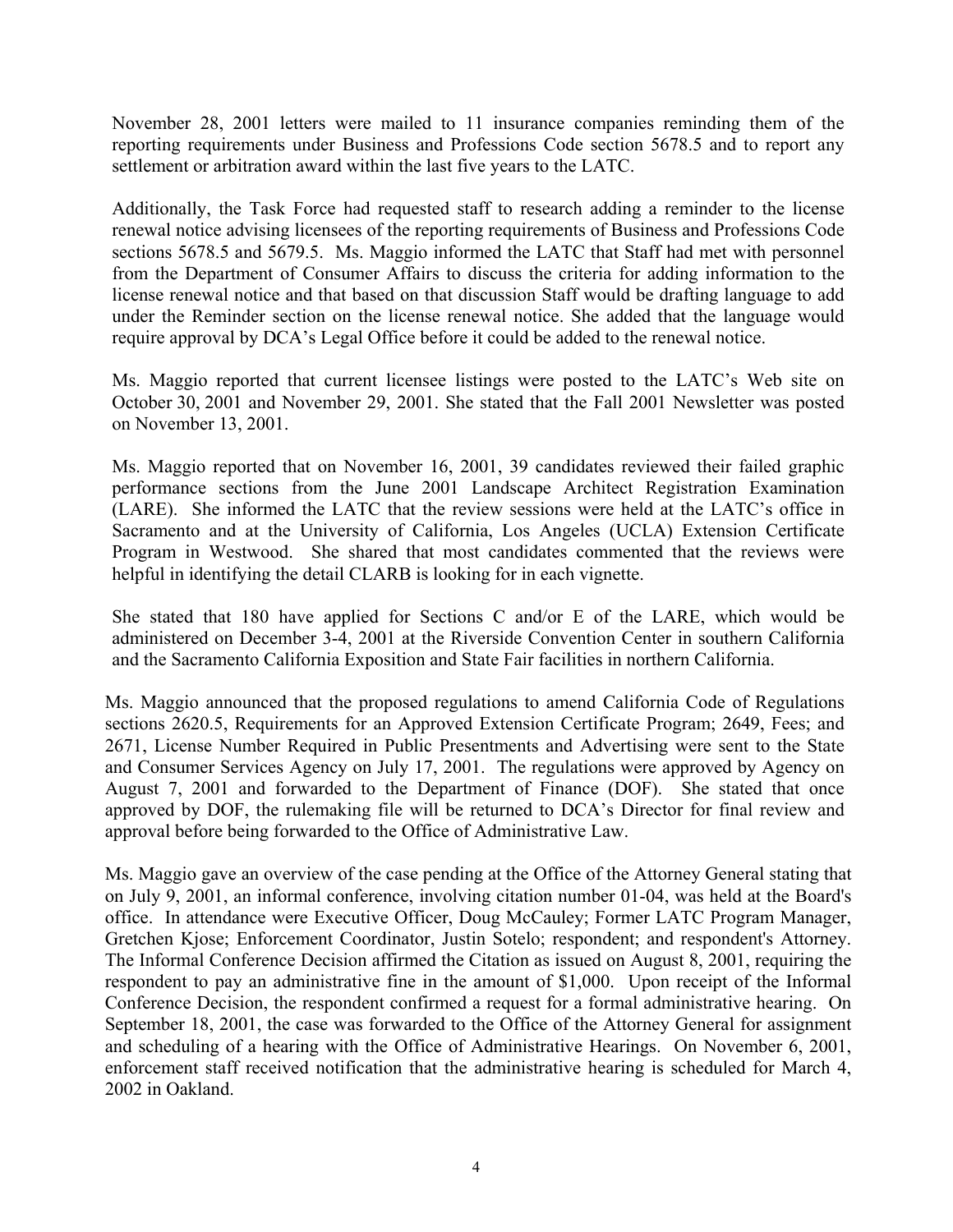#### **Market Conditions Assessment**

The LATC reviewed and discussed the "final" draft of the Market Conditions Assessment report submitted by Fraser Communications. After much deliberation, it was the consensus of the LATC that the report was 1) inadequate in its present format; 2) there are still inconsistencies and redundant statements in the report; 3) the summary is insufficient; 4) and overall lacks detail; and 4) that further attempts on the LATC's behalf to assist Ms. Fraser in preparing a quality product would be futile.

The LATC directed staff to contact DCA's Contract Unit to determine options for 1) terminating the current contract with Fraser Communications; 2) completing phase two (licensee survey) and phase three (dialogue with landscape architecture educators) of the Market Conditions **Assessment.** 

And re-exam what the purpose of the Market Conditions Assessment was and is it still a viable tool that we should see to completion. Staff will report their findings at the February 7, 2002 LATC meeting.

Ms. Gonzales asked if all the LATC had received and read the report entitled the final report. She opened the discussion to all present to discuss thoughts as to where to go from here, do we go forward or not with this MCA. Ms. Gonzalez stated that the LATC had a long discussion with Ms. Renee Fraser about the inconsistencies, grammatical errors and problems with the report at the October 25, 2001 meeting. Ms. Gonzalez stated that she does not believe that everything that was discussed with Ms. Fraser during the October 2001 meeting was brought forth in this final draft. Mr. Zweifel said that he persevered through a few more pages this time, but he just does not feel this is a quality product. There is good information that was gathered from the volunteers, who participated in the focus groups sessions, and he sees this as a serious and profound lack on the part of the consultant to put the information together in a meaningful way. Mr. Zweifel found misstatements and conclusions that did not make much sense, and he felt there was very little effort on the part of the consultant even after the last meeting with her to go back through the first draft of the report and add clarity to the report. Fundamental types of things, redundancies section after section. Mr. Zweifel stated what is frustrating is that there is good information that came out of the focus groups but this consultant was not able to put this communication together in a way that made sense.

Mr. Otsuji stated that we gathered a very quality group of people to volunteer in the focus groups and unfortunately the consultant did not make very good use of this resource. He further stated there is a lot of information in the report, it's the way it's put together, and how the consultant used the group, not asking the right follow-up questions or failing to follow through with some of the groups the way they answered the questions.

Mr. Tatsumi added that it is his opinion that the consultant just does not get it, she does not understand the profession and no matter how many opportunities we give her to revise it or how much input we give the report keeps coming back as an iteration of the same thing. Another frustration is that it took a lot of time and effort on everyone's part to get these groups together and for the focus group participants to take time away from their own businesses to participate.

Ms. Gates added that this is not working. Normally in this type of study we would identify the objective, why are we doing this? Then the collected material is formatted in such a way that we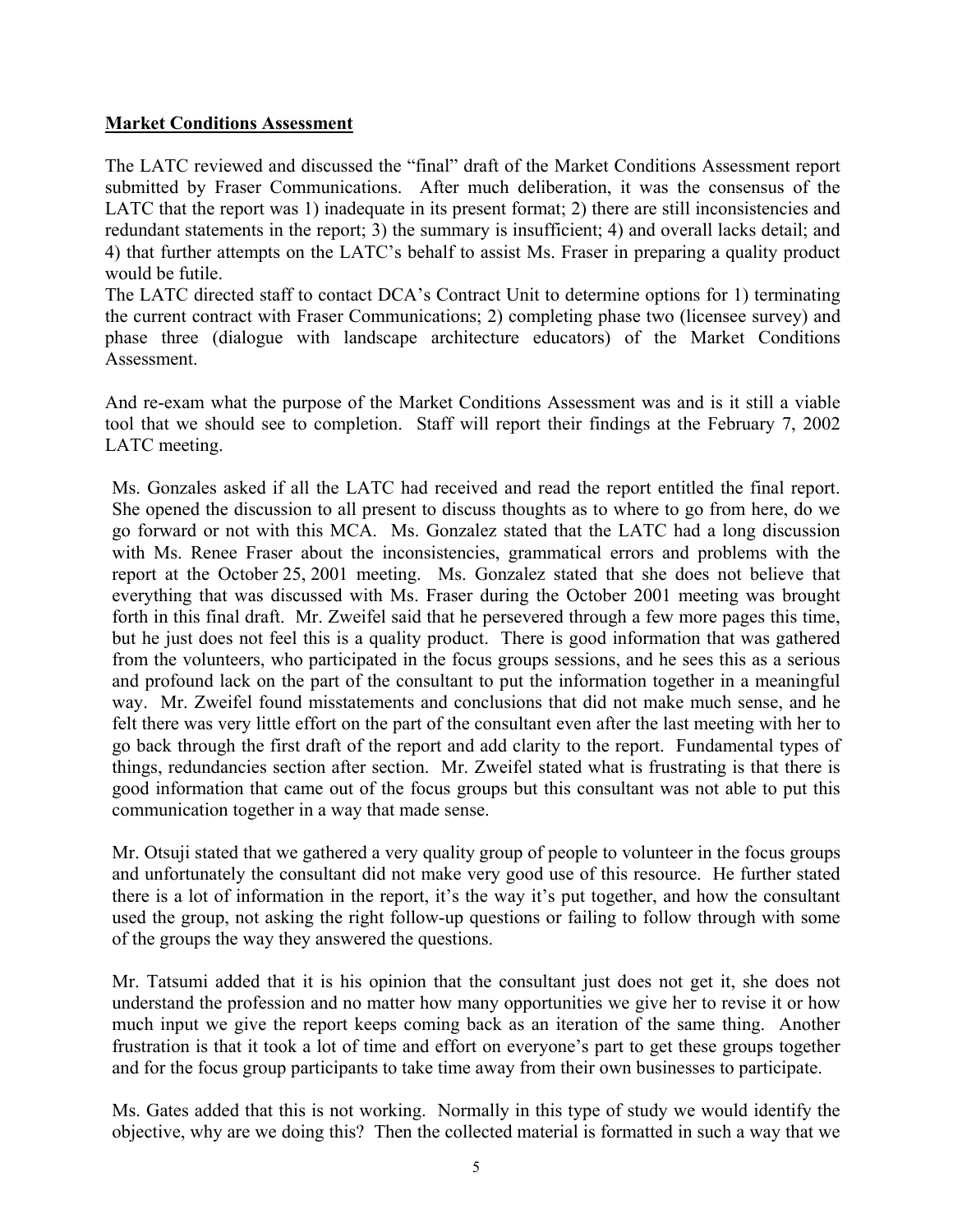have a use for it. We've gone around and around and it is Ms. Gates opinion that this consultant is not able to provide the LATC with the report it had hoped for. Ms. Gates asked, what options are available to the LATC now?

Ms. Vickie Mayer asked if it was the consensus of the LATC that the report was inadequate. The vote was unanimous. Ms. Mayer suggested that when staff meets with Daniel Iacofano on January 7, 2001, we explain our dilemma and see if he can salvage what Ms. Fraser has prepared and pick up where she left off and if so we could possibly amend his current contract with the LATC. Ms. Mayer advised the LATC that to start all over, we would have to incur the costs that we've already spent which is approximately \$19,000. And that there is a little over \$13,000 left on the contract.

Ms. Mayer also stated that staff would have to check and see if there would be any ramifications for ending the contract with Fraser Communications. She informed the LATC that Ms. Fraser has called Ms. Maggio inquiring if she could proceed with the next phase of the MCA.

Ms. Mayer asked the LATC what was the original intent of the MCA, was it to help with the Sunset Review? Responses from the LATC were that yes it was to assist with the Sunset Review Report and also assist with an occupational analysis should the LATC choose to conduct one.

Ms. Gates stated that we need to re-exam what we were trying to get out of the MCA in the first place, are our goals the same as when we started and what are our options in terminating the contract and Daniel Iacofano picking it up.

Ms. Maggio read from the contract scope of work that the MCA was a critical part of the implementation of the LATC Strategic Plan. Ms. Gates suggested that we could go back through the Strategic Plan and identify those areas that we were waiting to follow up on until after the MCA, so much time has lapsed are those objectives still valid or have the objectives been met by other means.

# **Review and Approval of UC Berkeley Extension Certificate Program Executive Summary Report**

Ms. Gonzalez explained that at the October 25, 2001 meeting the LATC granted conditional approval of the UC Berkeley Extension Certificate Program until the Executive Summary Report was completed. This decision was based on the written detailed report and action plan prepared and presented by Heather Clendenin, Program Director of the UC Berkeley Extension, Landscape Architecture Program in response to the Notice of Noncompliance.

Ms. Clendenin presented an update to the action plan since the October 25, 2001 meeting.

Mr. Bob Perry completed the UC Berkeley Site Visit Team's Final Executive Summary Report based on UC Berkeley's Self Evaluation Report (SER) responses and submitted it to the LATC for its review prior to the December 14, 2001.

Ms. Gonzalez commended Ms. Clendenin for all her efforts in bringing UCB into compliance in the areas where weaknesses were noted. She recommended that Ms. Clendenin provided biannual updates regarding the status of the goals and objectives outlined in the action plan that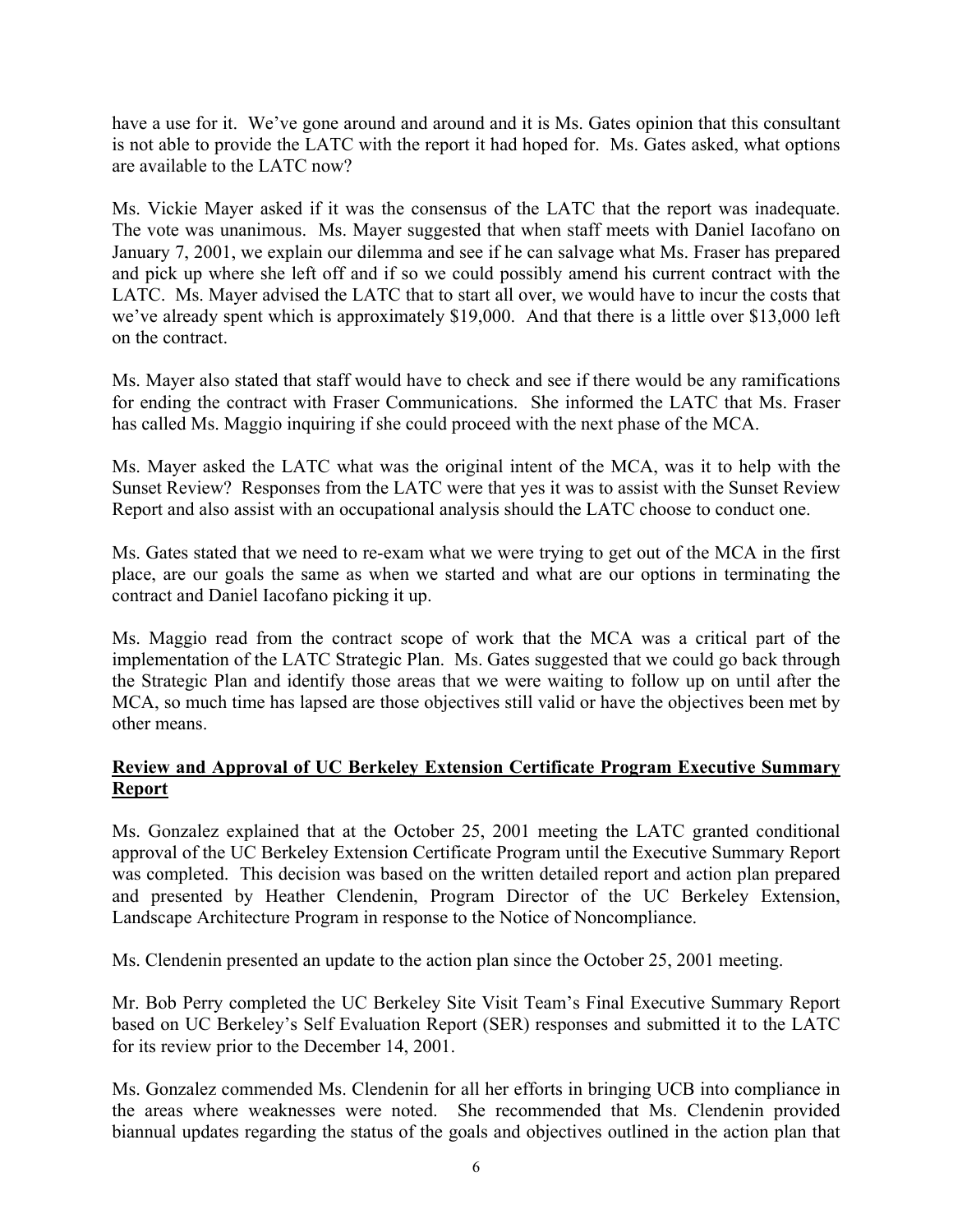was submitted to the LATC. She further recommended that the UCB Extension Certificate Program be approved through 2006.

- **David Tatsumi moved to approve the UC Berkeley Extension Certificate Program in Landscape Architecture through 2006.**
- **Linda Gates seconded the motion.**
- **The motion carried unanimously.**

Ms. Gonzalez thanked Ms. Clendenin for all her efforts and hard work in responding to the findings of the UC Berkeley site team and she expressed her appreciation for the positive manner in which Ms. Clendenin has worked with the LATC.

# **Review of UCLA Extension Certificate Program Revised Executive Summary Report**

Ms. Gonzalez stated that at the October 26, 2001 LATC meeting, it was discovered that though both site teams conducted a thorough evaluation, the UC Berkeley evaluation was based on the California Code of Regulations (CCR) section 2620.5 and the UCLA evaluation was based on UCLA's SER. In order to have a parity of the evaluations; Ms. Gonzalez had requested Dennis Otsuji who led the UCLA site team to go back through the report and include to the sub-sections under CCR 2620.5.

Mr. Otsuji explained that in the original report the site team made a general statement that the UCLA Extension Certificate Program in Landscape Architecture met the requirements of CCR section 2620.5. As requested, he went back through the report and each applicable sub-section of CCR section 2620.5. A copy of the revised report was presented.

Mr. Otsuji recommended that once a year we invite the directors of the extension programs to attend a LATC meeting and provide update of the new and exciting changes going on in their respective programs.

Ms. Gates thanked Heather Clendenin and Alexis Slafer, Program Director UCLA Extension, Landscape Architecture Program and the members of both site teams for working cooperatively during the evaluation visits and for developing a report that shows clear recommendations. The net result is very positive.

- **Linda Gates moved to approve the revised UCLA Extension Executive Summary Report.**
- **David Tatsumi seconded the motion.**

# **The motion carried unanimously.**

Ms. Gonzalez stated that it is a goal of the LATC that by the next evaluation in 2006, we have a standardized format so both site teams will conduct the evaluations and prepare the reports in a uniform manner.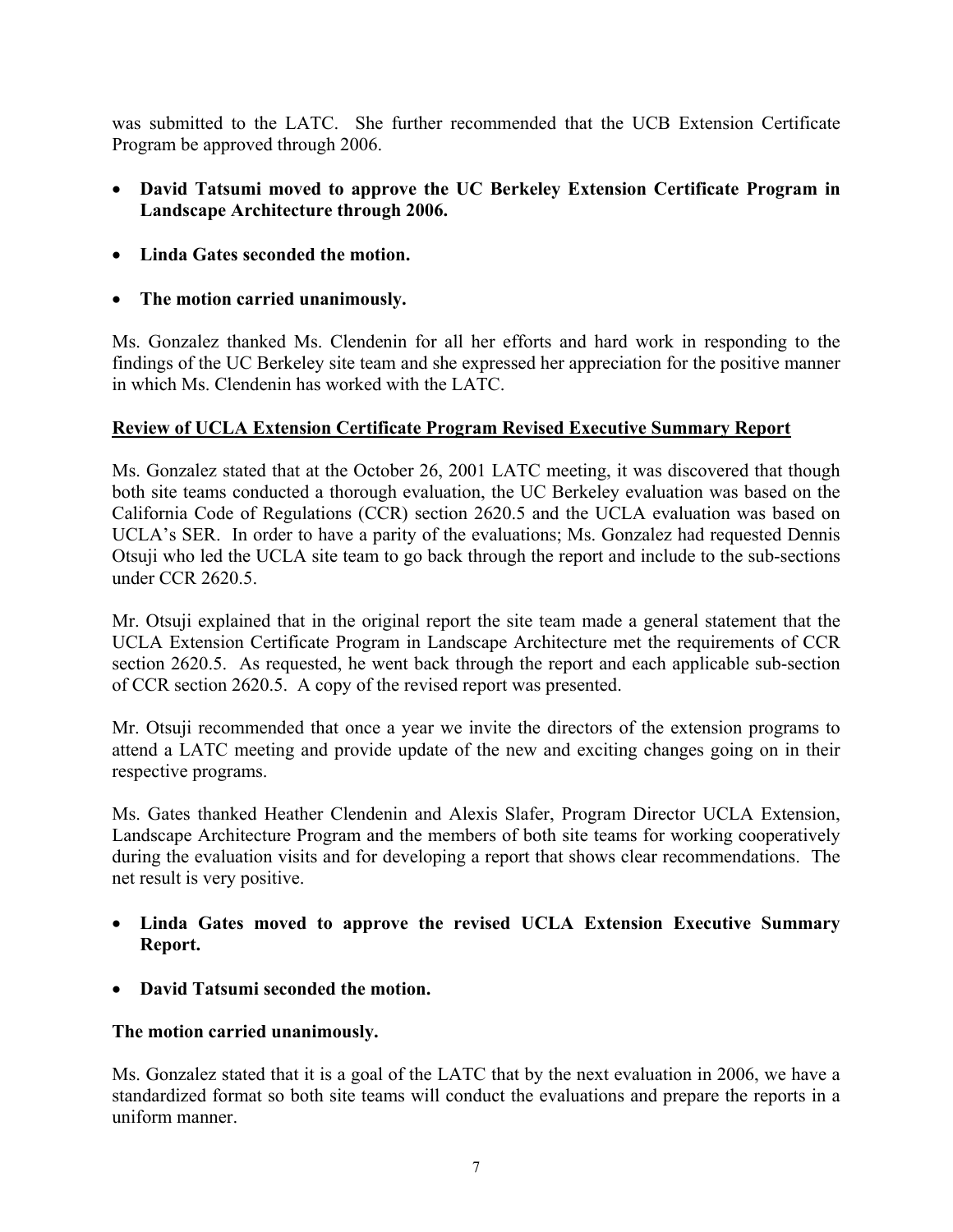# **Discussion on California Code of Regulations Title 16, Division 26, Section 2620.5, Requirements for an Approved Extension Certificate Program**

Ms. Gonzalez requested that this agenda item be tabled until after Strategic Planning. She reminded the committee that at the October 26, 2001 LATC meeting, she advised the LATC that the regulatory requirements for an approved extension certificate program should be reviewed from the administrative and curricular standpoints. The terms of requirements for the extension programs are sometimes conflicting. Ms. Gonzalez stated that her goal is to make a distinction between what is administrative and what is educational and determine what is actually necessary as an educational component and present her findings to the Committee. She also recommended that a new site team format be created to ensure future site team reports are uniform.

Ms Gonzalez agreed to review the California Code of Regulations, section 2620.5 and report her findings at the Spring LATC meeting.

- **Linda Gates moved to table Agenda Item J.**
- **David Tatsumi seconded the motion.**

**The motion carried unanimously.** 

#### **Review and Preliminary Approval of Proposed Regulations to Amend Title 16, Division 26, California Code of Regulations Section 2649, Fees**

Ms. Maggio stated that at the October 25, 2001, Sunset Review Task Force Meeting staff was directed to contact the Budget Office to obtain projections and information on how best to reduce the LATC's fund reserve. The Task Force discussed reducing renewal fees as possibly the best method to reduce the reserve.

Ms. Maggio reported that she and Ms. Mayer met with the LATC's Budget Analyst, Kerry Li in November 2001 and based on the information Ms. Li provided it was agreed that reducing the renewal fees would be the best method to reduce the reserve. Ms. Li's recommendation is to waive the renewal fee for one biennial renewal period effective January 1, 2003 to December 31, 2004.

Ms. Maggio explained that an amendment to CCR section 2649 would be necessary to reduce the renewal fee for the one biennial renewal period. Staff prepared a regulatory package including a projection with and without the fee reduction for the Committee's review and preliminary approval.

Ms. Mayer added that on the renewal notice it would state that the renewal fee was \$0; however is the licensee failed to complete the conviction declaration and return the renewal notice on or before the delinquency date, the licensee would be required to submit a delinquency fee of \$50.

Mr. Zweifel stated that we need to ensure that we provide a clear explanation to our licensees as to the reason we are waiving the renewal fee. Mr. Zweifel also requested that staff obtain two projections for the Committee's review at the February 2002 meeting. One, a five year projection showing how much the fund reserve will grow after the \$300 renewal fee is reinstated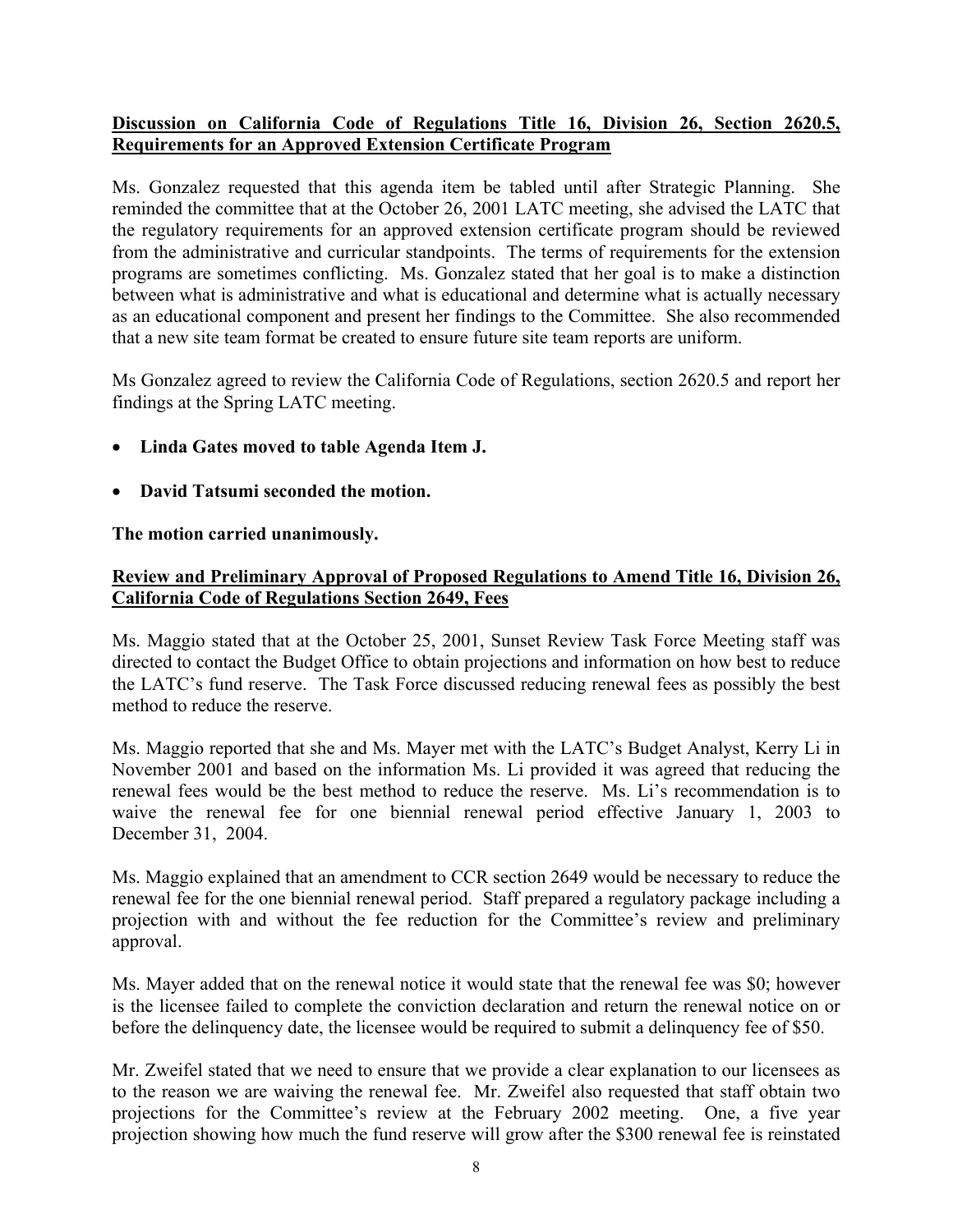and the other projection showing how much the fund reserve would grow if the renewal fee was reinstated at a lower amount.

# **Request for Re-Licensure**

The LATC reviewed requests for re-licensure from Richard Demerjian, former license number LA 2755.

Mr. Tatsumi reported that the work samples submitted by Mr. Demerjian demonstrated current knowledge and minimal competency for entry-level practice and recommended that he take and pass the California Supplemental Exam for purposes of re-licensure.

- ♦ **Linda Gates moved to require that Mr. Demerjian take and pass the California Supplemental Exam for purposes of re-licensure.**
- ♦ **David Tatsumi seconded the motion.**
- ♦ **The motion carried unanimously.**

#### **Report on California Council of the American Society of Landscape Architects (CCASLA) Conference Calls**

Dennis Otsuji stated that no conference calls were scheduled for December. He reminded the Committee that the purpose of the monthly conference calls with the CCASLA was to discuss ideas of mutual interest between CCASLA and the LATC and to maintain the support of CCASLA for the upcoming Joint Legislative Sunset Review in 2002. Richard Zweifel, LATC Education Subcommittee Chair, informed the Committee that on November 3 - 4, 2001, he attended the CCASLA 2001 Licensure Summit in Monterey, and on November 10, 2001, he attended the CCASLA Executive Meeting at California Polytechnic State University, San Luis Obispo.

#### **Enforcement Program Report**

Mr. Sotelo advised the LATC that he was in the process of preparing current enforcement statistics. Mr. Sotelo provided a print out of new and updated laws and regulations to the LATC Practice Act that has been enacted since June 2000. He stated that all current laws and regulations are available on the LATC Web site.

Mr. Sotelo reported that most of the telephone calls received at the LATC office are from licensees and unlicensed individuals requesting clarification on the scope of practice of a licensed landscape architect and those who meet the exemptions to the practice act. He added that because our law is ambiguous, it is difficult to provide a clear answer.

Tom Lockett suggested we protect the title "landscape architect" or any similar tittle to be used only by a licensed landscape architect. Allow only licensed individuals to use the title